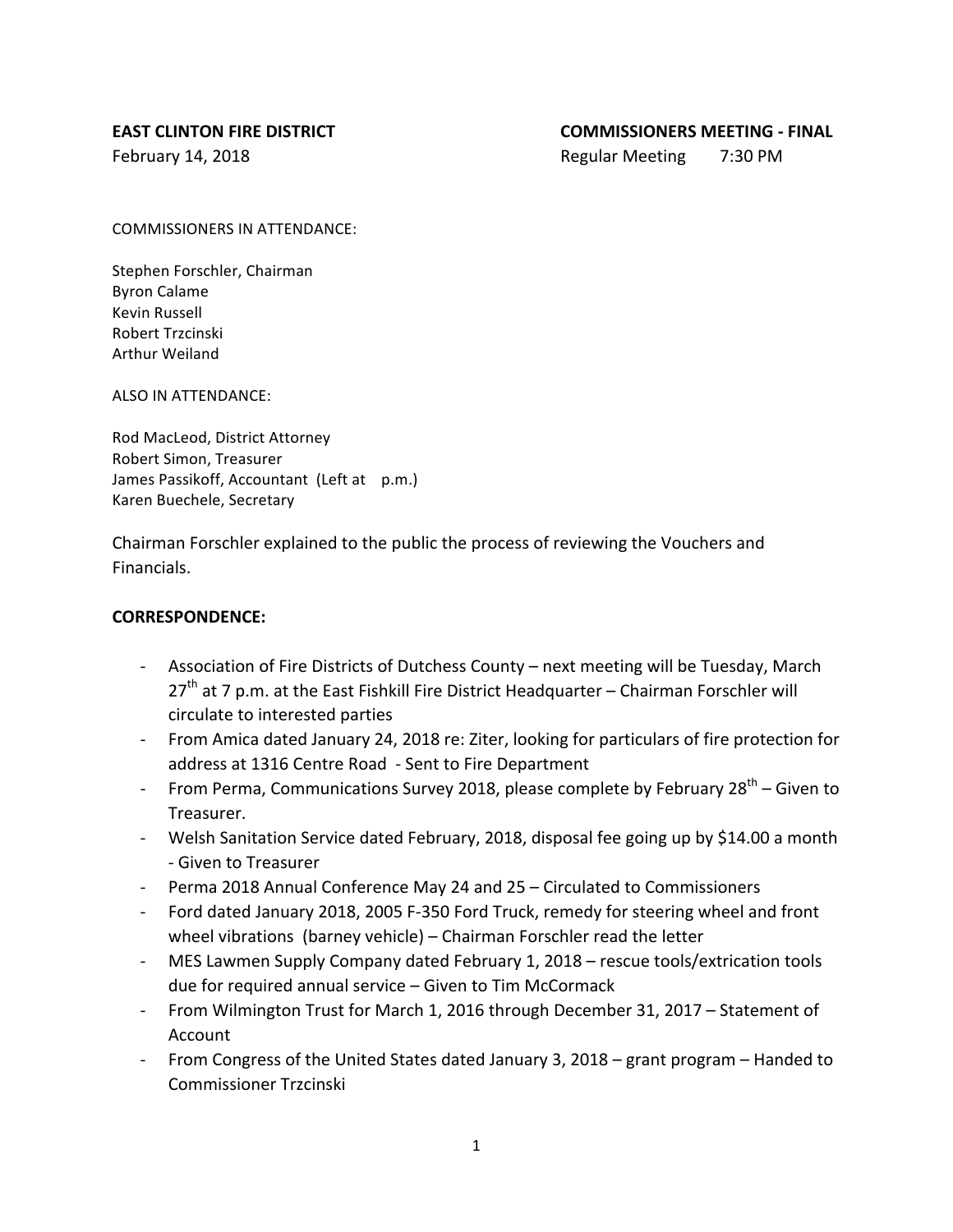- From RBC Wealth Management dated January 11, 2018 Certificate of Investment Powers form to update signatures of authorized officers. Commissioners Forschler and Calame are the RBC contacts  $-$  they signed the documents and the Secretary witnessed their signature. The Secretary will send in to RBC.
- Pimco Income Fund Summary Prospectus dated July 28, 2017
- RBC prospectus Blackrock FDS
- Verizon terms conditions and service contract  $-$  to the Secretary to file
- Insurance quote from All State to Commissioner Trzcinski
- From Bank of Millbrook regarding collatorizing the accounts to Treasurer Simon
- To the Department from the Bank of Green Firefighter Challenge no interest
- NFPA Membership options  $-$  three options  $-$  engage, advance, or lead  $-$  Chairman Forschler said we usually go lead – to Treasurer Simon to prepare voucher for March
- Fire Engineering Renewal Notices for magazines To Treasurer Simon to prepare voucher for March.

## **MINUTES:**

Motion to accept the January 10, 2018 re-organizational minutes by Commissioner Weiland and seconded by Commissioner Calame with corrections as stated.

| <b>Commissioner Weiland</b>   | Ave | <b>Commissioner Calame</b> | Ave |
|-------------------------------|-----|----------------------------|-----|
| <b>Commissioner Trzcinski</b> | Ave | Chairman Forschler         | Ave |
| <b>Commissioner Russell</b>   | Ave |                            |     |
| Motion carried 5-0            |     |                            |     |

Motion to accept the January 10, 2018 regular meeting minutes as written by Commissioner Calame and seconded by Commissioner Weiland.

| <b>Commissioner Calame</b>    | Ave | <b>Commissioner Weiland</b> | Ave |
|-------------------------------|-----|-----------------------------|-----|
| <b>Commissioner Russell</b>   | Ave | Chairman Forschler          | Ave |
| <b>Commissioner Trzcinski</b> | Ave |                             |     |
| Motion carried 5-0            |     |                             |     |

#### **FINANCIALS:**

Having reviewed the bills, a motion to pay the bills per the abstract dated as of February 14, 2018 made by Commissioner Trzcinski and seconded by Commissioner Russell. A correction to Verizon bill was discussed.

| <b>Commissioner Calame</b>    | Ave | <b>Commissioner Weiland</b> | Ave |
|-------------------------------|-----|-----------------------------|-----|
| <b>Commissioner Russell</b>   | Ave | Chairman Forschler          | Ave |
| <b>Commissioner Trzcinski</b> | Ave |                             |     |
| Motion carried 5-0.           |     |                             |     |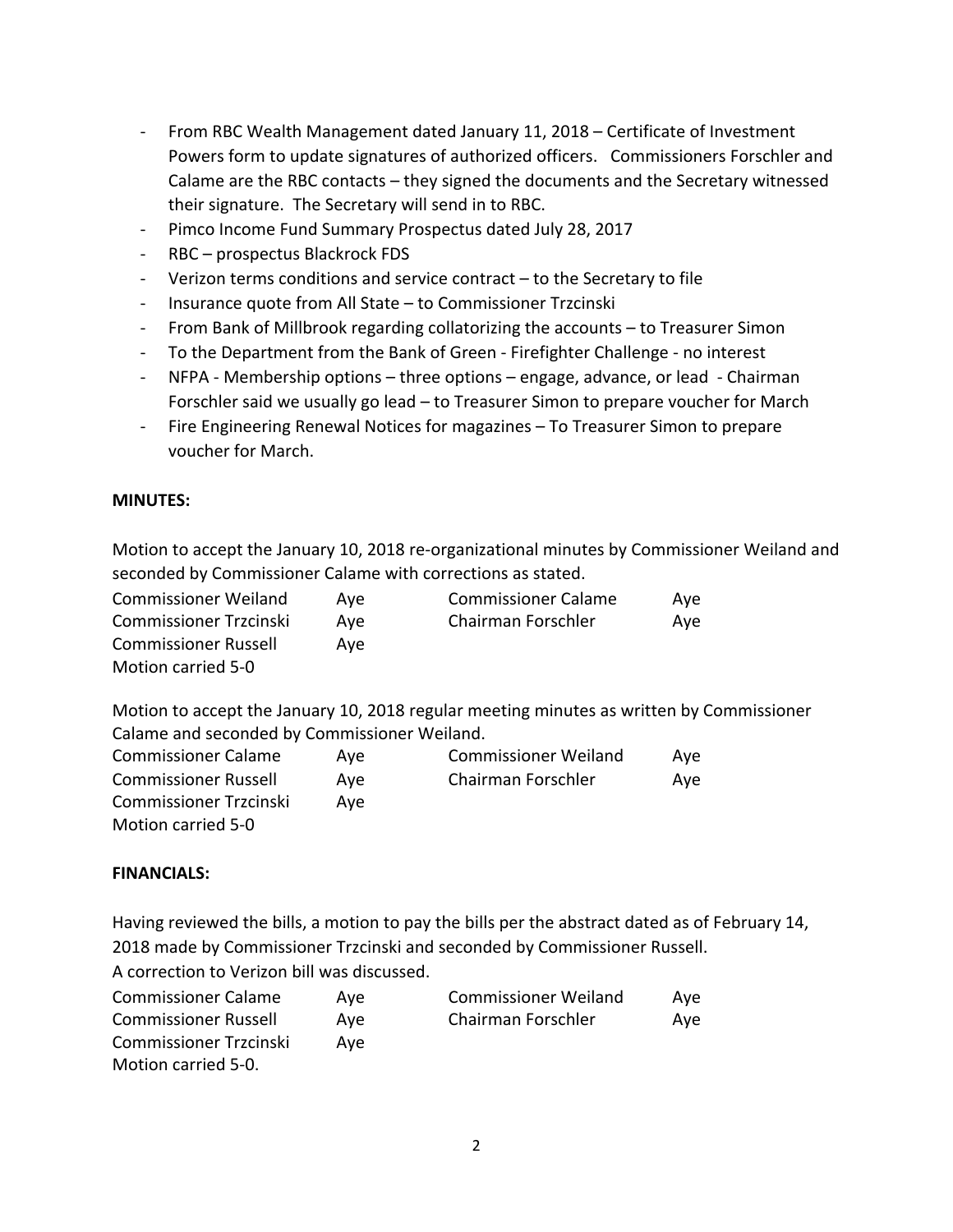Mr. Passikoff said there are no balance sheet or P and I for January. There is a record of trial balances of bank statements. Chairman Forschler said he reviewed same and found them to be in order. 

Motion to accept the trial balances of bank statements for the period ending on January 31, 2018 made by Commissioner Calame and seconded by Commissioner Russell. Commissioner Weiland Aye Commissioner Calame Aye Commissioner Trzcinski Aye Chairman Forschler Aye Commissioner Russell Aye Motion carried 5-0.

Mr. Passikoff said he is still working on the AUD which is the reason why there is no balance sheet. The payables will change the balance sheet but it does not change cash. The AUD is on target for submittal on February  $28<sup>th</sup>$ . Mr. Passikoff will forward a pdf of the AUD and the receipt notice from NYS.

Chairman Forschler said he had concerns regarding the sales and excise tax exemption procedure. Mr. Passikoff said the District should obtain a letter from the NYS Dept. of Taxation and Finance, office of Sales Tax Exempt Organizations Unit in Albany. He has a copy and will forward to the Secretary so that a letter can be obtained for the District. Commissioner Trzcinski asked if that letter should be sent to all the District's vendors and suppliers. Mr. Passikoff said you can if you want to but he does not think it is necessary. They know they should not be collecting tax from a government entity. If the sales tax people do an audit, you may need it then but it can be supplied at that point.

Commissioner Weiland updated the Board on the independent audit RFP responses. He received an inquiry from Davis O'Conner. Eglit did not respond. Commissioner Weiland said he emailed Eglit and called at least five times. Commissioner Weiland opened the proposed from the EFPR group from Williamsville, NY from Douglas Zimmerman, CPA. They are replying to the possibility of doing the audit for five years starting at \$5,800. Commissioner Weiland said he reviewed the previous year's proposals and some details asked for in the RFP had not been supplied. Mr. Passikoff recommended the Board not use this firm based on past experience. There were no other proposals submitted. Davis O'Conner sent a letter of interest. It was clear in the RFP what the due date is. The Board discussed the next step if they are not happy with the response received. After some discussion, the Board decided to re-advertise and publish another RFP with a due date of March  $14<sup>th</sup>$ . Commissioner Calame will call Victor Churchill to let them know there is an RFP if they want to respond and Commissioner Weiland will call Eglit again. Commissioner Weiland thinks Davis O'Conner has the RFP. Mr. Passikoff suggested they put out the RFP for a five year term to establish the long term relationship and save money for the District. The RFP should say it is for five years but the District has the option to pull out after each year. The Secretary will re-publish the legal notice and forward the updated RFP to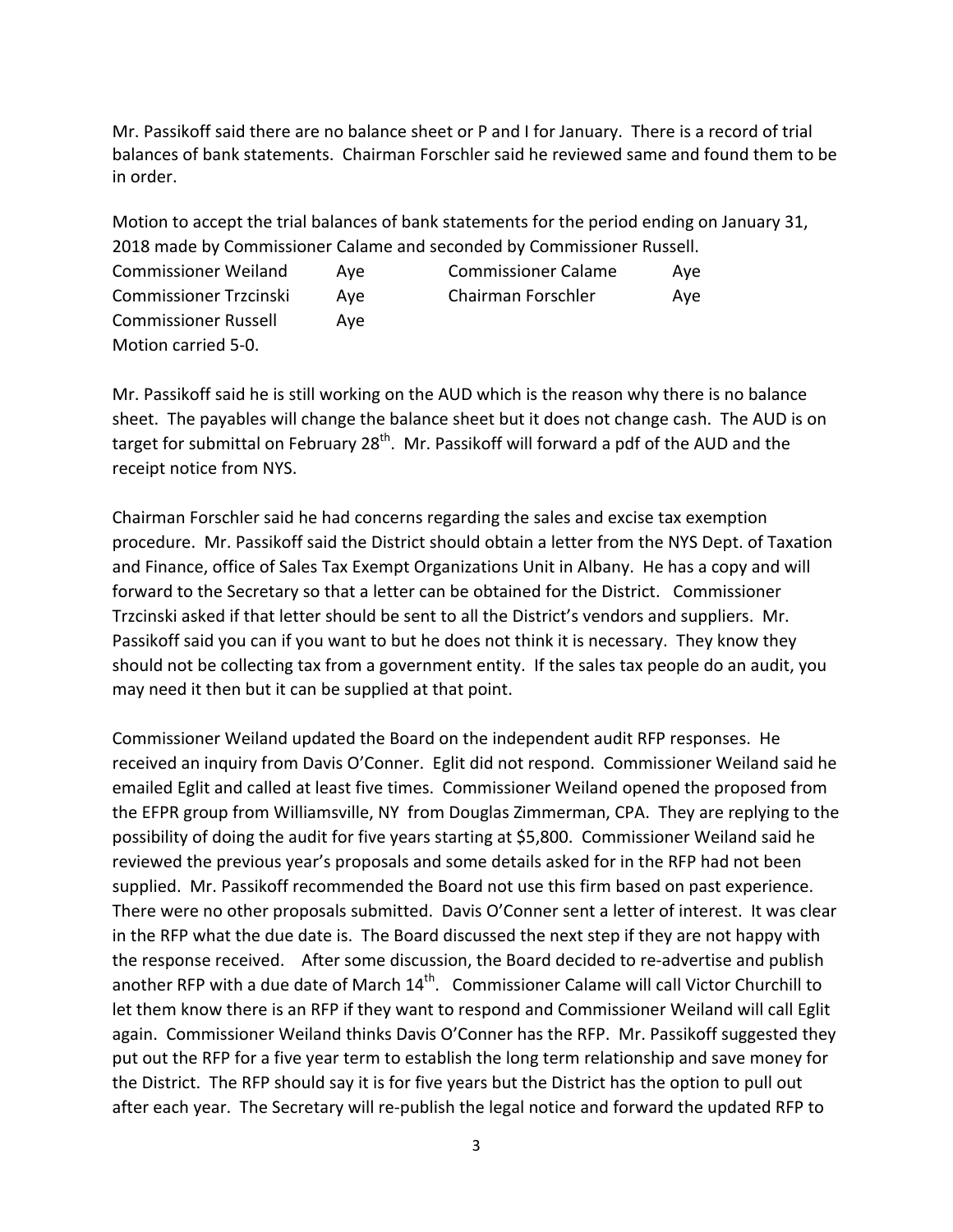the Commissioners. The RFP will be updated to reflect a March  $14<sup>th</sup>$  due date and a five year term with a pull out clause.

**DEPARTMENT:** Monthly calls: 13 Year to Date:

Six detectors were ordered as well as two lengths of 50 foot hose. There is a battalion meeting on Thursday  $-$  six people are going. All nippers from last year are done and filed with homeland security.

Commissioner Trzcinski asked for confirmation that Karen Buechele and Robert Simon can attend the Commissioner's class on February  $24<sup>th</sup>$ . Donna will check on this.

Don Estes said they are doing the annual recertification and cold water rescue drill on February  $22<sup>nd</sup>$ . All members who are certified in cold water rescue will get recertified through the company this year including mutual aid departments of West Clinton and Stanford. All commissioners are welcome and encouraged to come. They also use the EMS team.

**FIRE POLICE:** Edward Thompsett n/a

#### **SUPPORT**:

Maryann Thompsett said the rehab unit is being repaired in Kington. Support gear was ordered for two members for the past two years and still has not come in. They are researching this further.

**MEMBERSHIP: n/a**

**RESCUE**:

Stephen Forschler Monthly calls: 18 Year to Date:

Chairman Forschler said out of 17 potential ambulance calls, 12 were responded to. We are resubmitting the paperwork for ambulance certification as the certification runs out in April. Chairman Forschler just signed the paperwork and the Secretary notarized. He will get it in the mail this week. There is a meeting on February 22 at the town hall with Dana Smith, Ray Oberly and the West Clinton Rescue Squad to discuss a cooperative venture relative to EMS response.

#### **OLD BUSINESS:**

Generator – Commissioner Russell said the generator is supposed to be in at the end of the month. The temporary generator is still in place.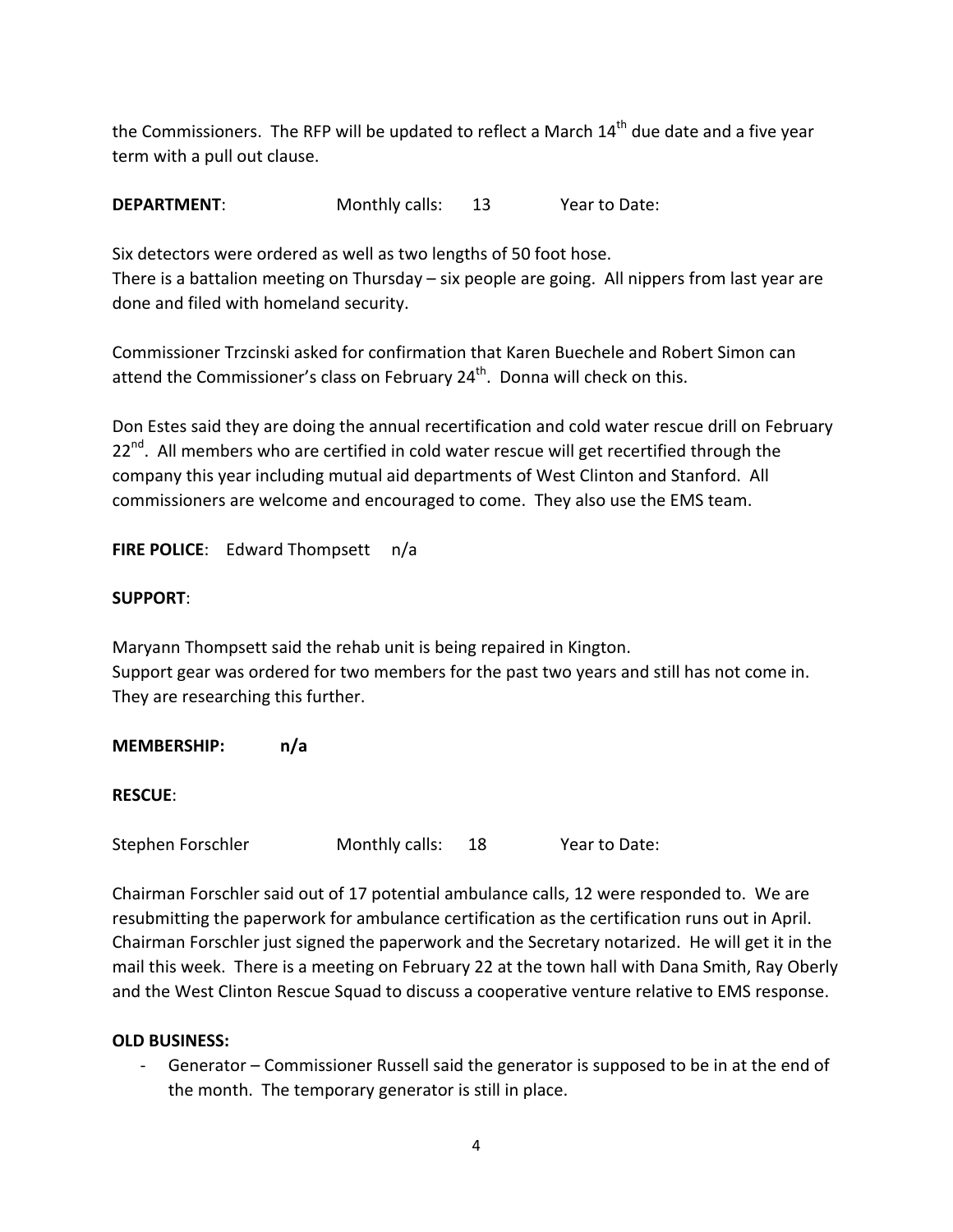- Town of Washington Chairman Forschler called Gary Cifferi and left a voice mail. There has been no check for 2017 or 2018 and no contract. He will follow through on that.
- Supplies for cleaner The District has an account with Sams Club. Camille can purchase her own supplies and provide receipts for reimbursement. She would need the tax exempt letter as well. Commissioner Trzcinski said he will set up a communication with Camille. The District has cards at Sams – Mary Molloy redid them in November. Commissioner Trzcinski will ask Treasurer Simon.
- Mr. MacLeod advised the District to file a surety bond for the Treasurer and two signing Commissioners with the Town of Clinton. Commissioner Trzcinski has the application forms for himself and Commissioner Russell.

A motion was made by Commissioner Weiland and seconded by Commissioner Calame to empower Commissioners Trzcinski and Russell to take care of getting the surety bonds for a maximum of \$500,000.

| <b>Commissioner Weiland</b>   |     | Aye Commissioner Calame | Ave |
|-------------------------------|-----|-------------------------|-----|
| <b>Commissioner Trzcinski</b> |     | Aye Chairman Forschler  | Ave |
| <b>Commissioner Russell</b>   | Ave |                         |     |
| Motion carried 5-0.           |     |                         |     |

Commissioner Weiland said we have indemnity for actions if there are errors made by officers and commissioners. Commissioner Trzcinski said up to a million in writing. That is the D&O insurance. Mr. MacLeod said that is generally what districts have for D&O insurance. Commissioner Weiland said if there is a judgment for more than a million, the taxpayers would have to pay the difference.

#### NEW BUSINESS:

- There were some concerns voiced about Northern Dutchess being the official newspaper since it is a weekly paper. Commissioner Calame had some concerns about timing especially for a special meeting. Mr. MacLeod said a notice for a special meeting should be mailed or emailed to the official paper and posted in the post office, firehouse, town hall, the corner store, etc. The town does not have to put it on their website. There was no motion to change the official newspaper.
- Inspection dinner April  $21<sup>st</sup>$  Chairman Forschler said he had a conversation with the Department and stated the Board's intention to do an inspection of the facility and equipment and thought April  $14<sup>th</sup>$  would be a good day to do this. We will budget three hours with the district officers and commissioners. The election for the new district officers is April  $5<sup>th</sup>$  and the swearing in is April  $11<sup>th</sup>$ .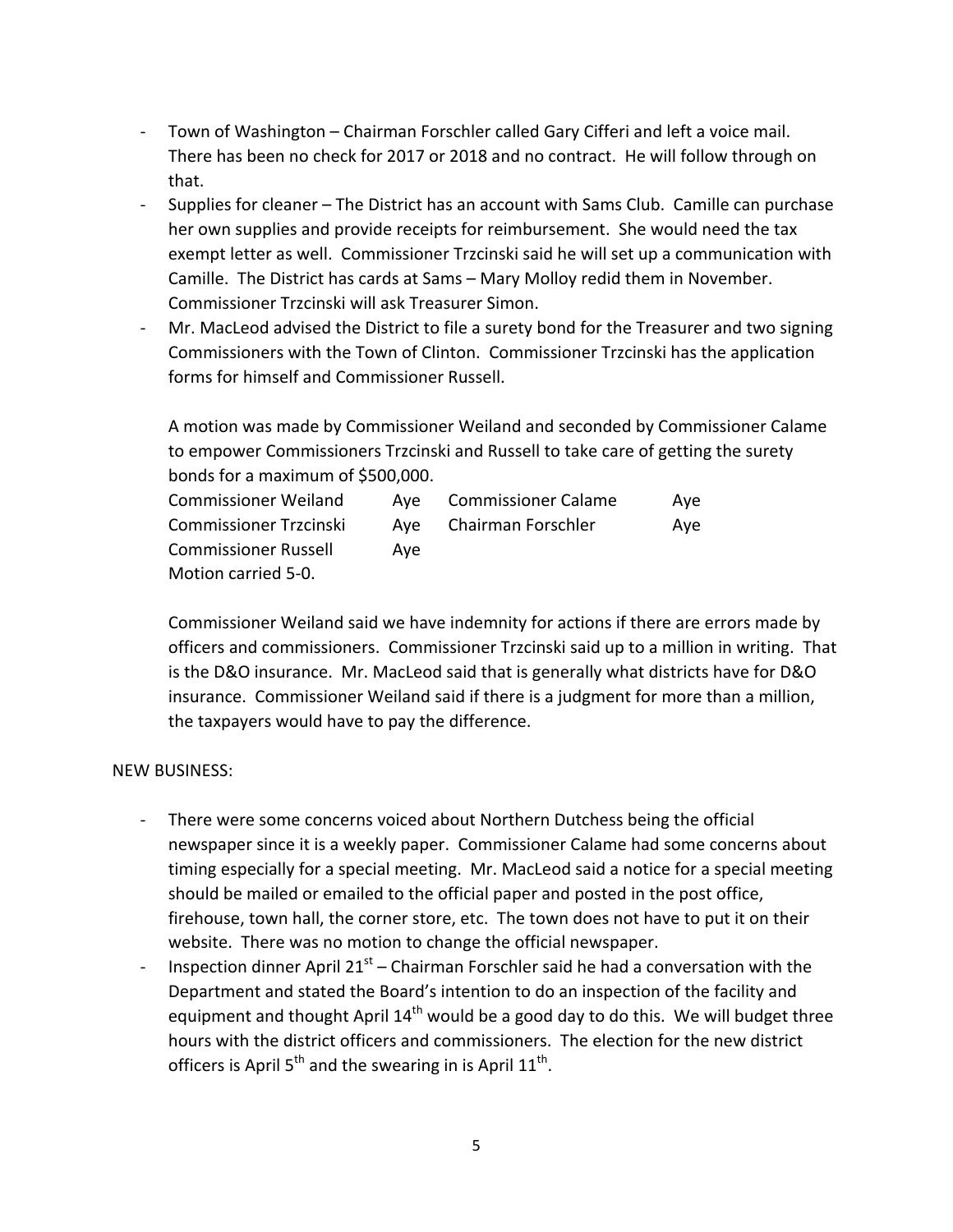Definition of active member from commissioners perspective – Chairman Forschler said his concern is safety. Any member who does not have a valid physical cannot and should not response to a scene. Another issue is we are trying to incorporate into every drill, one a month, information that used to be covered on OSHA class, i.e. Ladders, firehouse safety, blood borne pathogens, sexual harassment. So, if an individual has not made at least half of the drills in a year's time, there is no way we can consider that person current relative to OSHA requirements that they need for on scene safety. Mr. Ruffell asked about people who work evenings and can't make the drills. Chief McCormack said we had people do an OSHA class here last year – sexual harassment was taught by an outside person – and it worked out fine. A six hour class here covers an individual for a year. Don Estes said there is a high number of people who did not make either the drills or the class. He said he would avail himself to people who cannot make the class or drills. Mr. Ruffell said his son works in a hospital and gets all that training but he was told he could not use it towards the fire district. Chairman Forschler said in order to respond to a scene, an individual must have a current physical and the OSHA training so that we can have reasonable certainty they can operate in a safe fashion. Those are the two minimum requirements that must be met or that individual cannot respond to a scene. Mr. Estes said if someone gets that training at their workplace and can produce a certificate of said training, that should meet the requirement for training. Stephanie Bonk asked when do you suspend an individual for not meeting the requirements? Chairman Forschler said the physical aspect can be answered right away  $-$  get the physical. We are soliciting feedback on the safety component. We can table this and let the chief staff come back with an answer. Mr. Estes said general safety with the OSHA component, firehouse safety, and blood borne pathogens is paramount. Commissioner Russell suggested someone come in to do that particular part of safety. Chief McCormack said Rich does come in to do OSHA and he will say where his other classes are so there is no excuse to miss that class  $-$  it is offered at other places at other times. People must be brought to task if they don't go. Department officers will come back at the March meeting with recommendations. Commissioner Trzcinski said he is not sure members fully understand district policies overlay company policies for membership. The definition of active member should be codified. Mr. MacLeod said statutory district rules are paramount so how do you make sure everyone has read and understands the district policies. Some districst have a statement on their sign in sheet acknowledging the individual signing in has read and understands the district policies. Those policies then must be readily available. They are on the district website. Part of being an active firefighter is that you have to know the district policies. If you sign in for an alarm, you are acknowledging you understand district policies. Commissioner Weiland said commissioners should know the OSHA schedule and that the OSHA requirements are being fulfilled.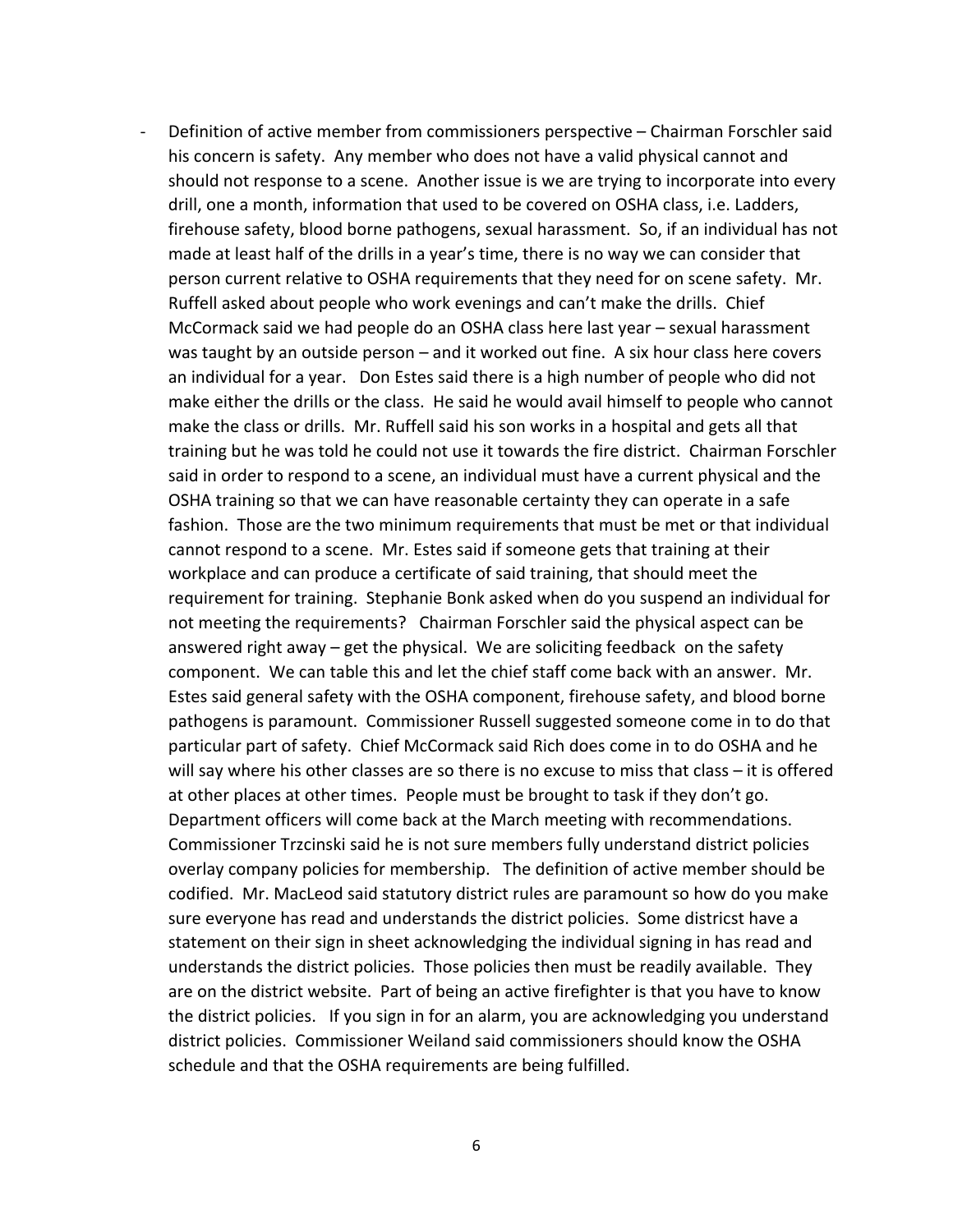- The Oath of Office for Fire Police was administered by Judge Tompkins to Timothy C. Odell, Louis Zwecker, and James E. Ruffell and notarized by the Secretary who will send the oaths to the Town Clerk.
- Insurance Treasurer Simon's surety cost \$20 but will renew at \$518 which is the full price. The District will get a bill.
- Blue truck Chairman Forschler said we need proof of ownership of the district and asked if there is a title. Commissioner Trzcinski said we have nothing. We can create something. We need insurance of the truck will be used for a parade, etc.
- Chairman Forschler has insurance cards. He said historically, they have been kept in the office but he thinks they should be kept in the vehicle.
- LOSAP Commissioner Calame addressed the monthly benefit to qualifying members. In 2008 when the ECFD established a LOSAP, there was a provision that if the IRS code changed to permit a monthly benefit greater than the \$20 established in the plan, the monthly benefit would automatically be increased to \$30.00. The feeling of Ed Holihan of Penflex is that it's clearly automatic so this has led to the question of how do we assess the financial impact. Mr. Holihan declined to provide some estimate of what it would mean to actuarial accrued liability over the years until we were 95% covered. At the moment, we are 75 % covered. We should find out our attorney's advice as we look at what was an unexpected financial increase by the people on the board. Commissioner Calame asked Mr. MacLeod if there is anything that can be done about the increase. The Board made a decision in 2008 and while it may not be the wisest thing to happen now for the District, it's here and has to be dealt with. Mr. MacLeod said the language of the 2008 resolution and the proposition does not provide for an automatic increase from \$20 per month to \$30 per month. The words "shall be" does not mean automatic – it means an action must be taken by the board to increase the benefit. He does not believe it has to go to referendum. It would require a board resolution to change to \$30.00. The board is now paying \$20 a month. If you change that you need to make a resolution. Commissioner Calame said he has seen where if something is adopted by referendum, it can only be changed by referendum. Mr. MacLeod said the Board adopted a referendum for payment of \$20 with an option to go to \$30 so that has been approved by the public. Shall does not mean automatic. The Board has to pass a resolution to go to \$30. If the resolution does not pass, the payment stays at \$20. The Board needs to take an action, either pass to increase to \$30 or pass to leave it at \$20 affirming where you are now. Commissioner Calame asked if we don't make that move, if we are challenged would we prevail? Mr. MacLeod said you would be open to being challenged but it would be a coin toss to prevail.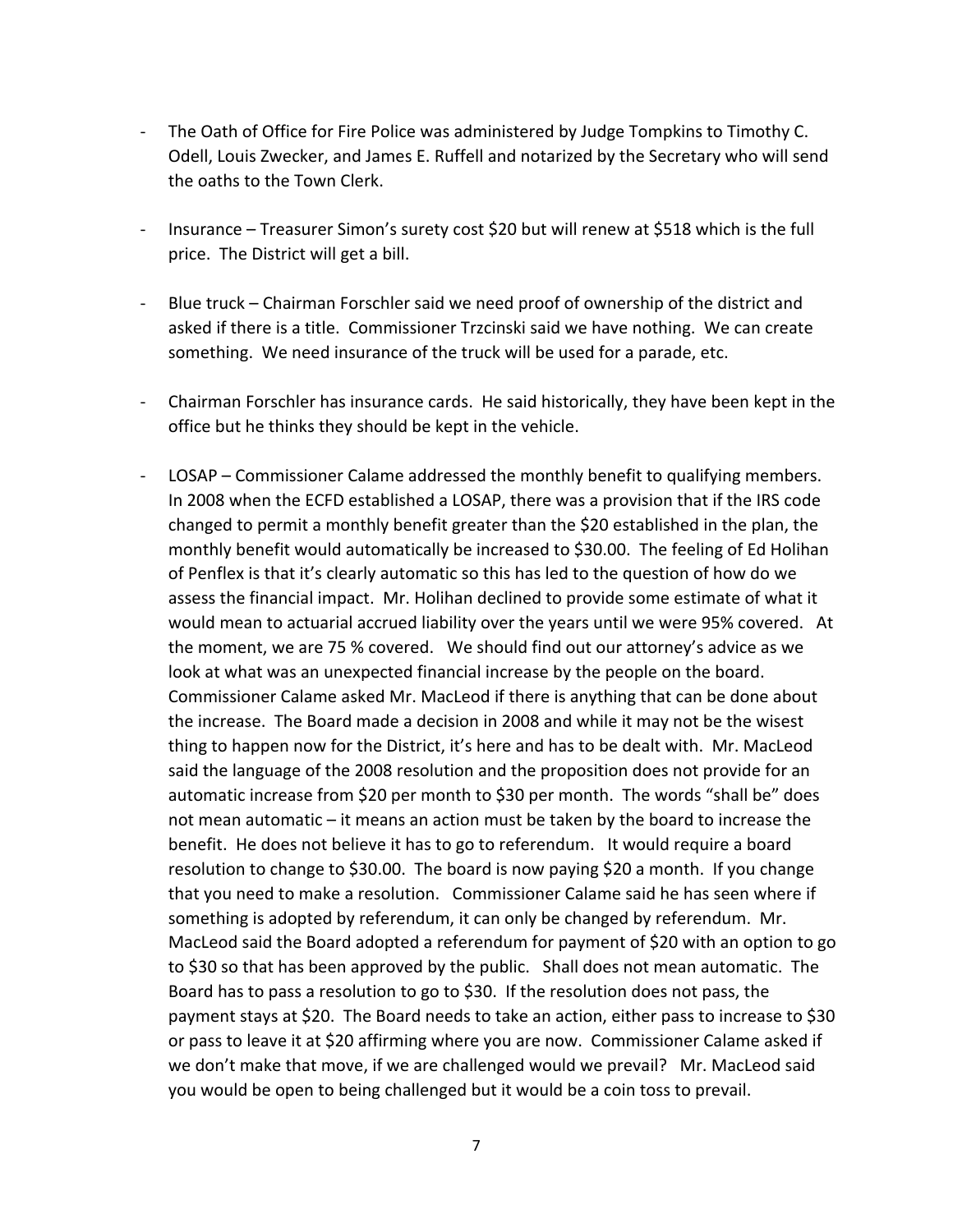Commissioner Calame asked what is the certainty of a referendum? If it is the feeling of the board that the increased benefit was not in best interest of the District and went to referendum, the authority of the referendum would be clear. The referendum would be modification of the existing 2008 board resolution that caused the initial referendum. Mr. MacLeod said you can always put something to vote for referendum. Is that less likely to be challenged? If the board decided to stay with \$20 a month payment, putting up a referendum for the public to vote on staying with \$20 would give you protection. Mr. MacLeod said someone could challenge that the increase should be automatic. The lawsuit would be whether shall be is automatic or not. Commissioner Calame said anything adopted by referendum can be changed in same manner. Mr. MacLeod said yes but not everything needs to go to a referendum. If the board wants to keep the payment at \$20 a month and you put that question to the public and the public approves, you achieved your goal. If the public says \$30 a month, then you have to do it. 

Commissioner Calame suggested the board take time to consider this and address it at next month's meeting. Commissioner Calame said he would be prepared to move with resolutions that address the IRS code and maintaining the \$20.00. Mr. MacLeod said he will provide language for a motion and referendum. Chairman Forschler said Commissioner Calame is charged with coming back to the March meeting fully informed and with resolutions. If you think we need a referendum we need the language for that as well. Chairman Forschler will get the language from Mr. MacLeod on the resolution. He asked Commissioner Calame to send him an email by March  $1<sup>st</sup>$  that states what you want the resolution to be and Mr. MacLeod will provide the appropriate language. Mr. MacLeod said the choices are to pass a resolution to increase to \$30, pass a resolution keeping the payment at \$20, pass a resolution to go to referendum as to whether it should go to \$30 or stay at \$20. Mr. MacLeod will attend the March meeting.

LOSAP Record Keeper - There was discussion at the Company meeting about it being the Company's responsibility to provide LOSAP records to the District. Chairman Forschler said his opinion is the District still has the right to have its own LOSAP records keeper as a check and balance for LOSAP records. We appointed Karen as LOSAP records keeper for the District as it was in the past. He does not see any reason to change that. If the Company wants to appoint their own, so be it or if they want to use the District records keeper, so be it. Commissioner Trzcinski said we always have access to those sheets because the board has the right to audit. LOSAP sheets are in triplicate. If the company has its own, we ask you make a copy and give the board the original. Commissioner Calame said the original should be submitted with the annual report. There is no requirement for a monthly report to the board. Commissioner Calame said the district is not supposed to be involved; it is supposed to be a Company function.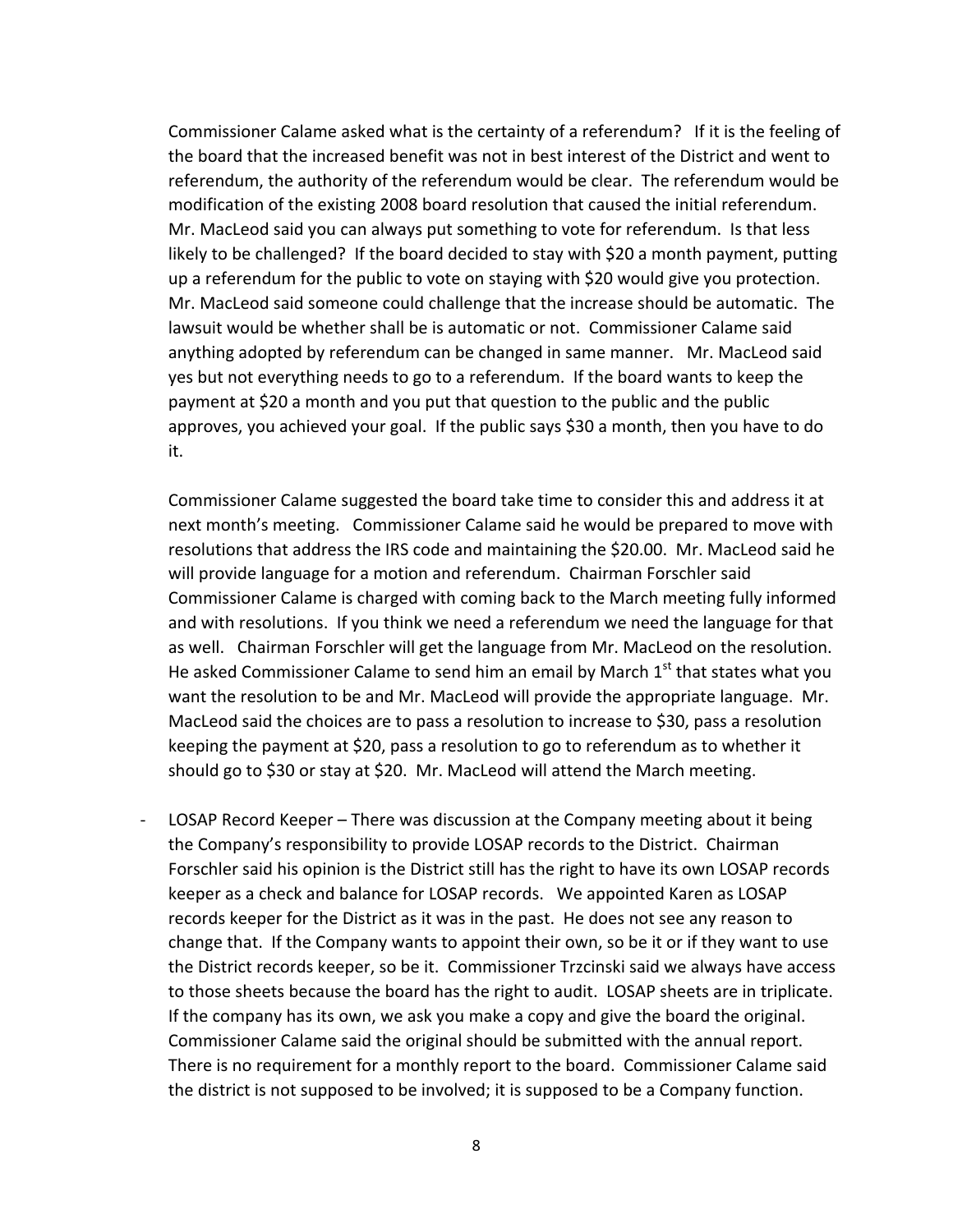Whoever keeps the records for the Company would need to affirm the records for the District are correct, certified and notarized, under penalty of perjury. Nothing prevents the District from requiring the Company to provide documentation over the course of the year. When the board has the authority to check the underlying data at the end of the year, why not let the Company manage and bring the numbers to the board. The Department has to get the roster straight and status cleared. The payoff is in the 50 points for everyone qualifying. If the Department does that and submits it to the board, that is what the law envisions and then the board is coming to it fresh. Chairman Forschler thinks it's a check and balance and that it's easier to have incremental reporting for the end of the year review. We have the ability to perform that check and balance. It would aid us in January to review LOSAP. The dialog is between the Company and the Board and Penflex gets the end results. Commissioner Calame said if there is a discrepancy, Company numbers prevail. If the District keeps numbers, it is for checks and balances. What is official is what the Company brings and if the board has questions, there may be some negotiating. The Company is responsible for providing records, the Board certifies the records and stands behind it when it gets sent to Penflex. Mr. MacLeod said the Department is required to keep the records and the Company posts for 30 days. Commissioner Calame said the numbers come from the Company and are reviewed by the board before posting. If the board challenges, the Company will carry that as they are certifying the records. Penflex says the entire report comes to the board and is reviewed by the board before they go up for the 30 days then they come to the board for certification. Mr. MacLeod said the board does not certify the results; it is the Department's responsibility to certify the results. He does not think there is a conflict of interest if the District employee tabulates the LOSAP. The Department would challenge the administrator. Things would be as they have been. Two signatures are required from the Company and two from the Board. It would be Penflex saying they want the Board to certify the numbers to protect Penflex. Penflex talks about approval at the board level after the notarized report is received from the Company. This needs to be solved by the March meeting.

- Company by-laws – The Secretary will check to see if the by-laws on file are every other page. If so, the District needs an updated copy of the Company by-laws.

#### **Public Comment:**

Lynn Tompkins, Centre Road, said she is a tax payer and has been since 1971. As far as the exempt certificate, she suggests sending a copy of that sales exemption letter when you send your payment in to the vendor  $-$  that way, the vendor has it. As far as District policy, does everyone in the department have a copy? If not, you can put that note at the bottom of the sign in sheet but you should have a physical copy next do the sign in sheet so it is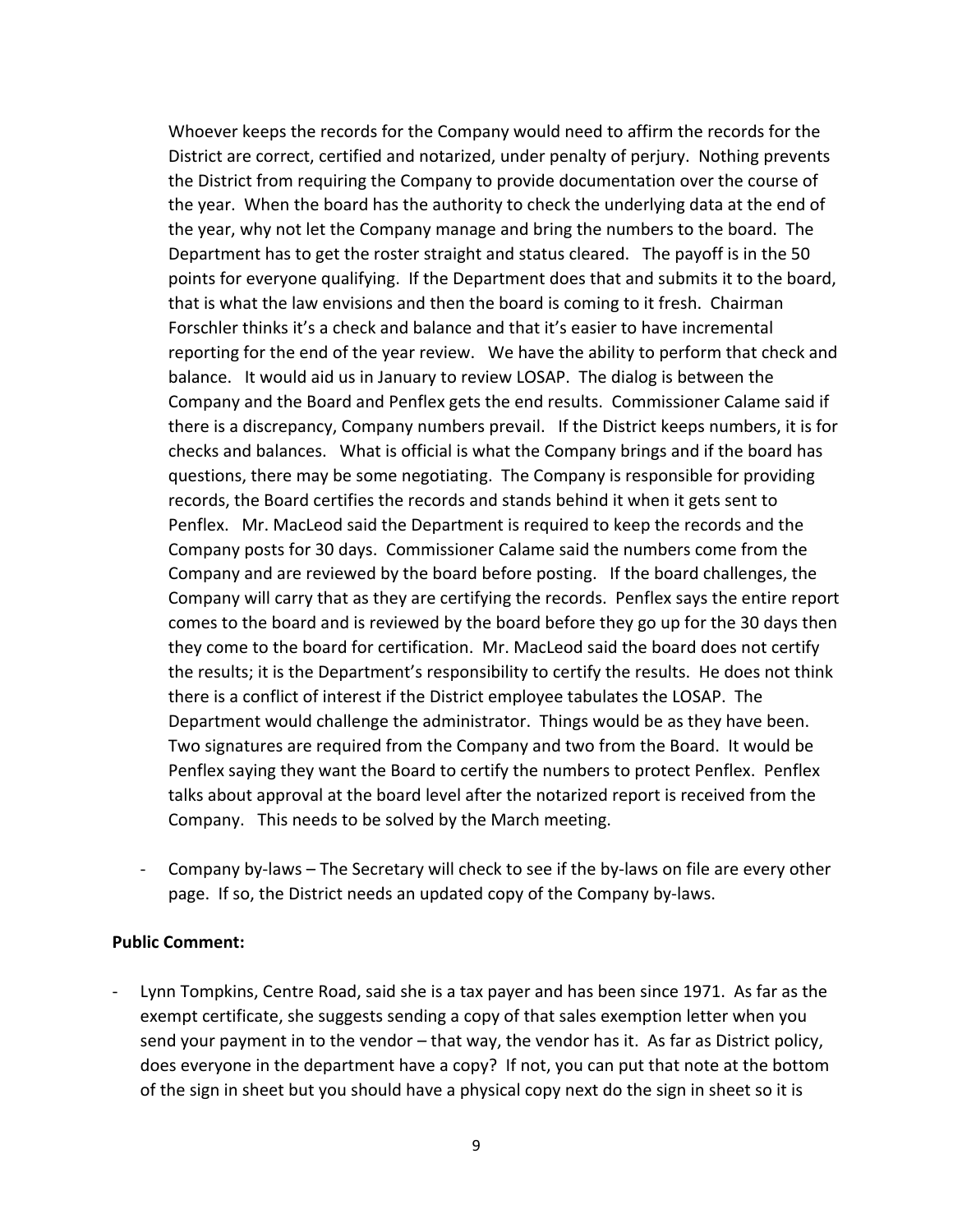readily available. As far as LOSAP and checks and balances, doesn't the company have to give the district copies of the sign in sheets for calls, training, etc. There was some additional discussion about the sign in sheets. Mr. Tompkins said West Clinton used to attend those day long sessions for OSHA – it is held in other places so if you miss a class, you can go elsewhere. Every member should have a list given to them of when and where OSHA classes will be held for the year. Jim Ruffell asked if the Board has the right to reject the numbers if the chief signs it. Mr. MacLeod said it is a legal document to the District. If the District chooses, they have the right to challenge and change those numbers. The right thing to do would be to talk to the person. The bottom line is the district forwards the information to Penflex so if they think the numbers are not correct, they could change them which would be a case by case situation. Commissioner Calame said the five members of this board are trustees of a pension plan which is a significant fiduciary responsibility.

Stephanie Bonk has questions on the balance sheet of December 31, 2017. There are errors under the expenses  $-$  transfer under reserved fines  $-$  what is debt service of 45,145.21, unknown category page  $6$  \$170,000 – none of the things listed are actually firematic equipment – medical expenses  $$52,506$  – don't think we spent that – tools are under medical supplies (according to Commissioner Trzcinski that has been changed). Ms. Bonk referred to correspondence in the December  $13<sup>th</sup>$  minutes regarding the bonding for Macy Sherow which was directed to Commissioner Trzcinski to look into. Commissioner Trzcinski said we did not pay the full amount twice. It was transferred over to Mary Molloy. Ms. Bonk said there are three bonding payments in quick books. We paid bonding for Mary Molloy. Commissioner Trzcinski said we paid full bonding for one treasurer and it was transferred to Molloy. Ms. Bonk said under insurance, you have board bond insurance for the commissioners which covers all commissioners. It is not a surety. There is a bond Utica National holds. Commissioner Trzcinski will look into this.

Russ Bonk asked what the status is of the new fire house  $-$  is the committee prepared to start back up again. Chairman Forschler said that is one of the reasons we need to accomplish this inspection on April  $14<sup>th</sup>$  so the current Board members understand the function of the equipment and the condition of the facility. Chairman Forschler said another issue relative to this is where the company is relative to the filings. The perception of the public will be greatly enhanced if and when the company decided to get current on those three documents. It is not a charitable organization without a 501C3. That is required before the 990 will be taken by the IRS. Donations made to the company on an income tax return are not deductible without a 501C3. Mr. MacLeod would need to see the letters of incorporation from 1931 but he does not think this impacts the district  $-$  the importance is with insurance.